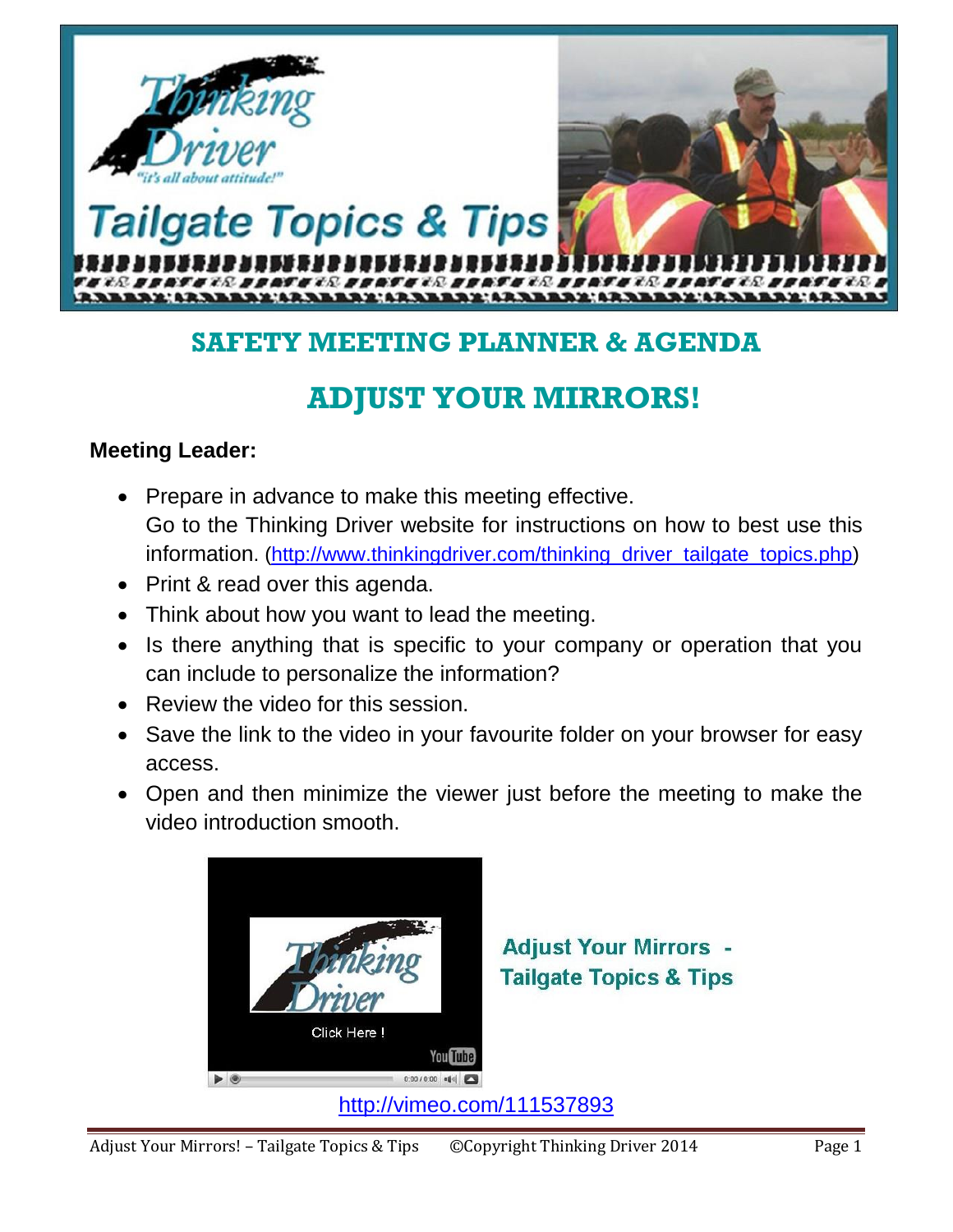**NOT A SUBSCRIBER YET?** You will see a watermarked sample. Get the 'clean' video for your meeting now by visiting the [Tailgate Topics & Tips page](http://www.thinkingdriver.com/thinking_driver_tailgate_topics.php) on the Thinking Driver website to get the order form and fax/email to Thinking Driver [\(kristy.gittens@thinkingdriver.com\)](mailto:kristy.gittens@thinkingdriver.com). We will send you a link to the nonwatermarked video.

# **START YOUR MEETING!**

## **Opening Statement:**



Awareness of everything around you when you are driving is critical to safety. Using your eyes effectively to look well ahead is important but mirror use is also critical to stay aware of what's going on to the rear. Becoming aware of everything around you is called 'situational awareness'. This is a term first used to describe a fighter plane pilot's ability to be

aware of everything that is going on around him in 3 dimensions. We are equally concerned with the space around us and not only what's going on in front.

# **The Questions for this Meeting:**

## Q: Why is it important to be aware of what's going on behind you?

### Answers:

- Knowing how close the driver behind is following will have an effect on your braking and following distance from the car in front.
- Vehicles to the rear in other lanes may be preparing to pass or be in the way if you are changing lanes.

One of the challenges of being fully aware of what's going on to the rear is the blind spot problem.

## Q: What are blind spots and where are they located on most vehicles?

### Answers: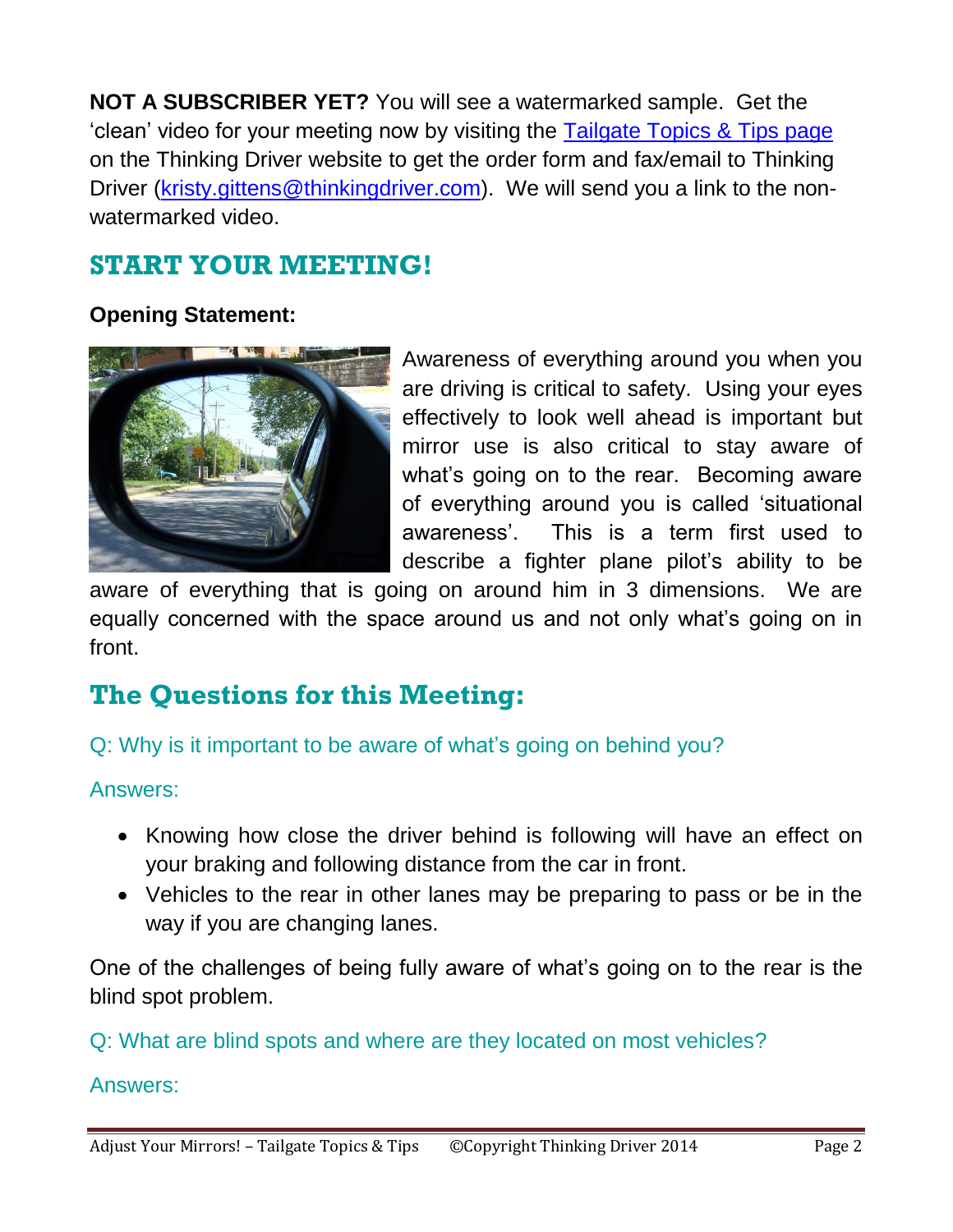- 1. Blind spots are the areas around the vehicle that you cannot see directly using your eyes or by use of the mirrors.
- 2. The most common ones are to the rear and side in the lanes on either side.
- 3. Larger vehicles without rear windows also have large blind spots directly to the rear.
- 4. There may be blind spots to the front that are created by the pillars that frame the windshield and support the roof.

One way to reduce blind spots to the rear is to correctly adjust your mirrors. Many drivers adjust the side or 'wing' mirrors so that they see mostly what is behind them and much of the mirror view is taken up with view of the side of the vehicle. We don't need to see the side of the vehicle that we are driving. We need to see what's going on in the blind spots.

# **Tailgate Tips:**

Here is how to properly adjust your mirrors to reduce blind spots:

- 1. Sit in your normal driving position.
- 2. Turn your head to look in the mirror that you are adjusting; you should just barely see (or not quite see without tilting your head) the side of the vehicle.
- 3. If you see more than this, move the mirror out until this is the view that you have.
- 4. Now do the other side the same way.
- 5. Your mirrors are now properly adjusted to minimize the blind spots.
- 6. Next if you have an inside rear view mirror, adjust it to look directly back out the rear window.

Correctly adjusted mirrors will allow you to track vehicles now as you drive. Vehicles directly behind you can be seen in the rear view and as they move to the side into the next lane, you should be able to track this movement and see them in the side mirror as they move into what is often the blind spot in vehicles with incorrectly adjusted mirrors. As the vehicle moves past, you should see